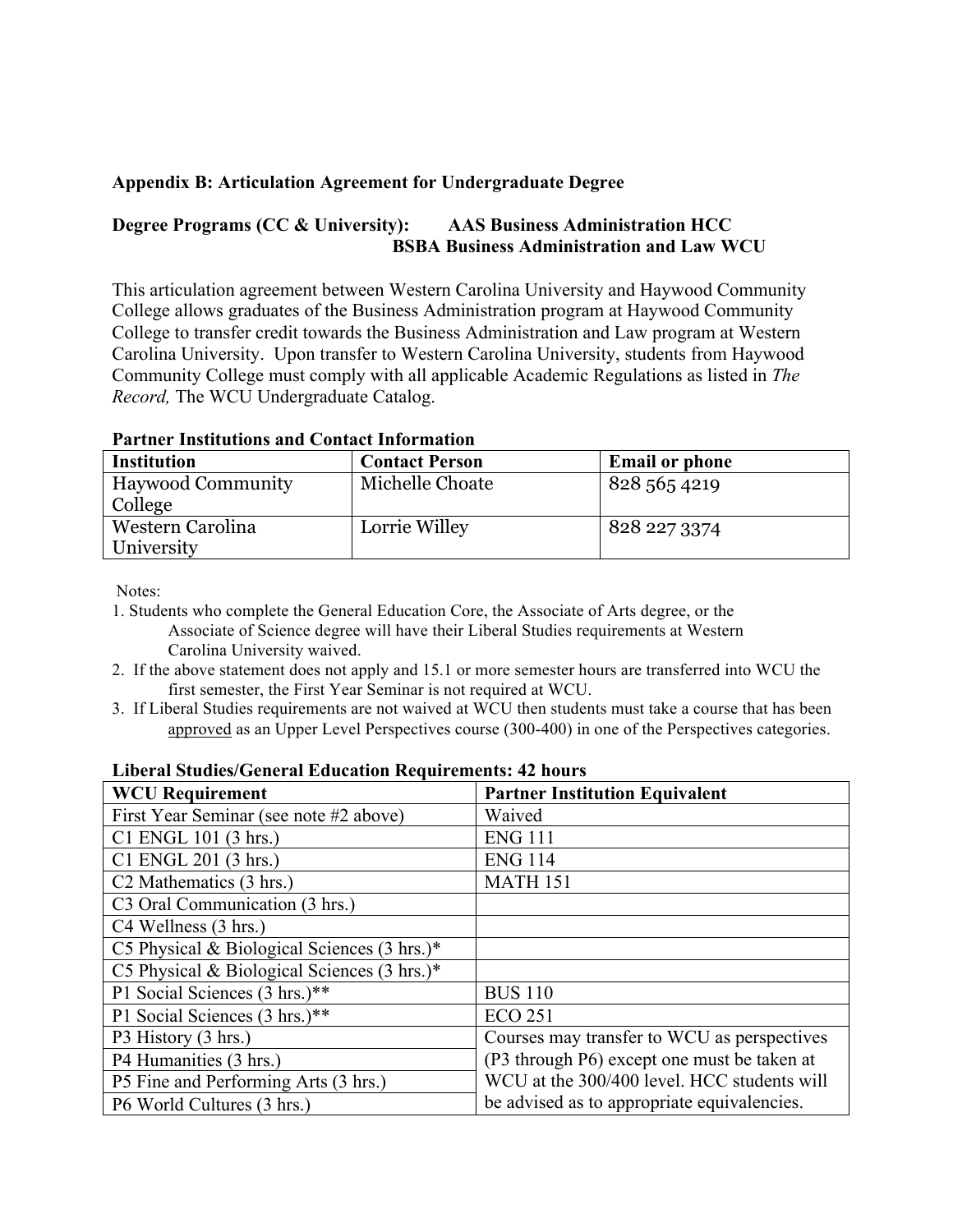C=Core category of Liberal Studies Program P= Perspectives category of Liberal Studies Program

\*sciences must be from two different disciplines

\*\* social sciences must be from two different disciplines

\*\*\*HCC students will be advised as to appropriate equivalencies

| <b>WCU Requirement</b>                                           | <b>Partner Institution Equivalent</b> |  |  |
|------------------------------------------------------------------|---------------------------------------|--|--|
| ACCT 251 (3 hrs.)                                                | ACC 120 (4 hrs.)                      |  |  |
| ACCT 252 (3 hrs.)                                                | ACC 121 (4 hrs.)                      |  |  |
| ECON 231 (satisfies P1) (3 hrs.)                                 | ECO 251 (3 hrs.)                      |  |  |
| ECON 232 (3 hrs.)                                                | Click here to enter text.             |  |  |
| MATH 170 (satisfies C2) (3 hrs.)                                 | MATH 151***                           |  |  |
| MKT 201 (3 hrs.)                                                 | MKT 120 (3 hrs.)                      |  |  |
| QA 305 (3 hrs.)                                                  |                                       |  |  |
| CIS 251 (3 hrs.)                                                 |                                       |  |  |
| LAW 230 (3 hrs.)                                                 | BUS 115 (3 hrs.)                      |  |  |
| FIN 305 (3 hrs.)                                                 |                                       |  |  |
| MGT 300 (3 hrs.)                                                 |                                       |  |  |
| MGT 404 (3 hrs.)                                                 |                                       |  |  |
| LAW 275 (3 hrs.)                                                 |                                       |  |  |
| LAW 331 (3 hrs.)                                                 |                                       |  |  |
| LAW 320 or LAW 412 (3 hrs.)                                      |                                       |  |  |
| LAW 475 (3 hrs.)                                                 |                                       |  |  |
| LAW Elective, Upper level (3 hrs.)                               |                                       |  |  |
| LAW Elective, Upper level (3 hrs.)                               |                                       |  |  |
| LAW Elective, Upper level (3 hrs.)                               |                                       |  |  |
| *** HCC students will be advised as to appropriate equivalencies |                                       |  |  |

# **Major Requirements: 57 hours**

## **Other requirements needed to complete the degree program**.

General electives as needed to meet 120 hour requirement.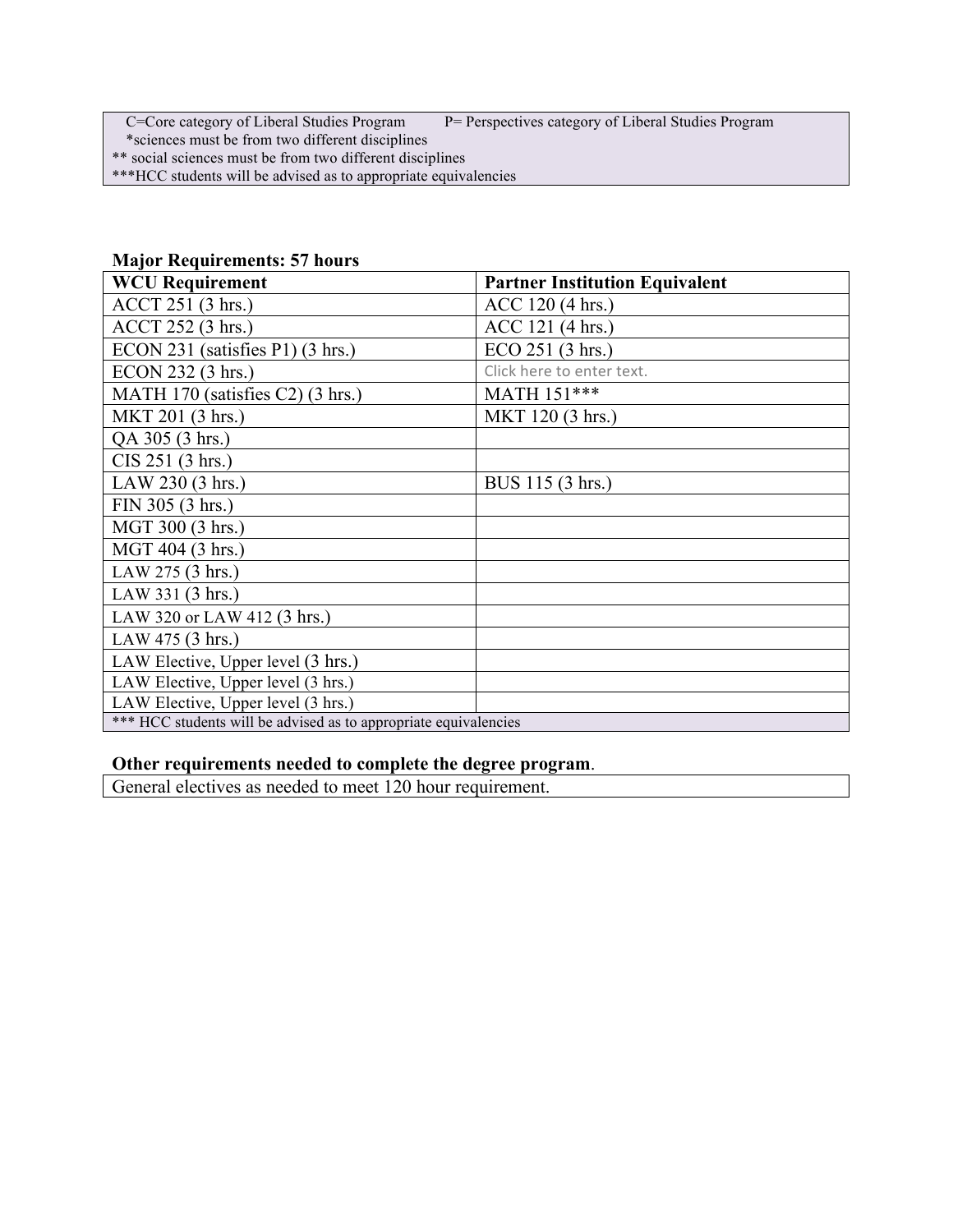# **Semester Plan for Degree Program**

Please indicate which courses are to be taken at the relative institutions.

| <b>HCC Fall Semester 1</b>          | <b>HCC Spring Semester 2</b>      | <b>HCC Summer Semester</b>      |
|-------------------------------------|-----------------------------------|---------------------------------|
| ACA 111 College Student             | ACC 121 Principles of             | ENG 114 Professional            |
| Success* $(1 hr.)$                  | Managerial Accounting (4)         | Research and Reporting (3)      |
| ACC 120 Principles of               | $hrs.$ )                          | $hrs.$ )                        |
| Financial Accounting (4 hrs.)       | BUS 115 Business Law I (3)        | Humanities/Fine Arts            |
| BUS 110 Introduction to             | hrs.)                             | Elective**** $(3 \text{ hrs.})$ |
| Business (3 hrs.)                   | $CTS 130$ Spreadsheets* $(3)$     | Mathematics ****                |
| CIS 110 Introduction to             | hrs.)                             | (MAT 151/151A                   |
| Computers $*$ (3 hrs)               | OST 136 Word Processing **        | Statistics/Lab (4 hrs.)         |
| <b>ENG 111 Expository Writing</b>   | $(3 \text{ hrs.})$                |                                 |
| $(3 \text{ hrs.})$                  | Social & Behavioral Science       |                                 |
| OST 131Keyboarding* (2)             | Elective**** $(3 \text{ hrs.})$   |                                 |
| $hrs.$ )                            |                                   |                                 |
| <b>HCC Fall Semester 3</b>          | <b>HCC Spring Semester 4</b>      |                                 |
| ACC 150 Accounting                  | BUS 125 Personal Finance* (3)     |                                 |
| Software Applications (2)           | $hrs.$ )                          |                                 |
| $hrs.)*$                            | <b>BUS 260 Business</b>           |                                 |
| BUS 137 Principles of               | Communication* $(3 \text{ hrs.})$ |                                 |
| Management* (3 hrs.)                | <b>BUS 280 REAL Small</b>         |                                 |
| <b>BUS 153 Human Resources</b>      | Business* $(4 \text{ hrs.})$      |                                 |
| Management* (3 hrs.)                | ECM 210 Introduction to E-        |                                 |
| CIS 165 Desktop Publishing I        | Commerce** $(3 \text{ hrs.})$     |                                 |
| $(3 \text{ hrs.})$ or COE 111 Co-op |                                   |                                 |
| Work Experience I**                 |                                   |                                 |
| ECO 251 Survey of                   |                                   |                                 |
| Microeconomics (3 hrs.)             |                                   |                                 |
| MKT 120 Principles of               |                                   |                                 |
| Marketing (3 hrs.)                  |                                   |                                 |
| <b>WCU Fall Semester 5</b>          | <b>WCU Spring Semester 6</b>      |                                 |
| LAW 275 (3 hrs.)                    | LAW 320 or LAW 412 (3             |                                 |
| LAW 331 (3 hrs.)                    | $hrs.$ )                          |                                 |
| CIS 251(3 hrs.)                     | ECON 232 (3 hrs.)                 |                                 |
| Wellness $(C4)$ (3 hrs.)            | MGT 300 (3 hrs.)                  |                                 |
| COMM 201 (C3) (3 hrs.)              | FIN 305 (3 hrs.)                  |                                 |
|                                     | Science $(C5)$ (3 hrs.)           |                                 |
| <b>WCU Fall Semester 7</b>          | <b>WCU Spring Semester 8</b>      |                                 |
| Law Elective, Upper level (3)       | LAW 475 (3 hrs.)                  |                                 |
| $hrs.$ )                            | LAW elective, Upper level (3      |                                 |
| QA 305(3 hrs.)                      | $hrs.$ )                          |                                 |
| MGT 404 (3 hrs.)                    | LAW elective, Upper level (3)     |                                 |
| Perspectives (P3 through P6)        | $hrs.$ )                          |                                 |
| *** $(3 \text{ hrs.})$              | Science $(C5)$ (3 hrs.)           |                                 |